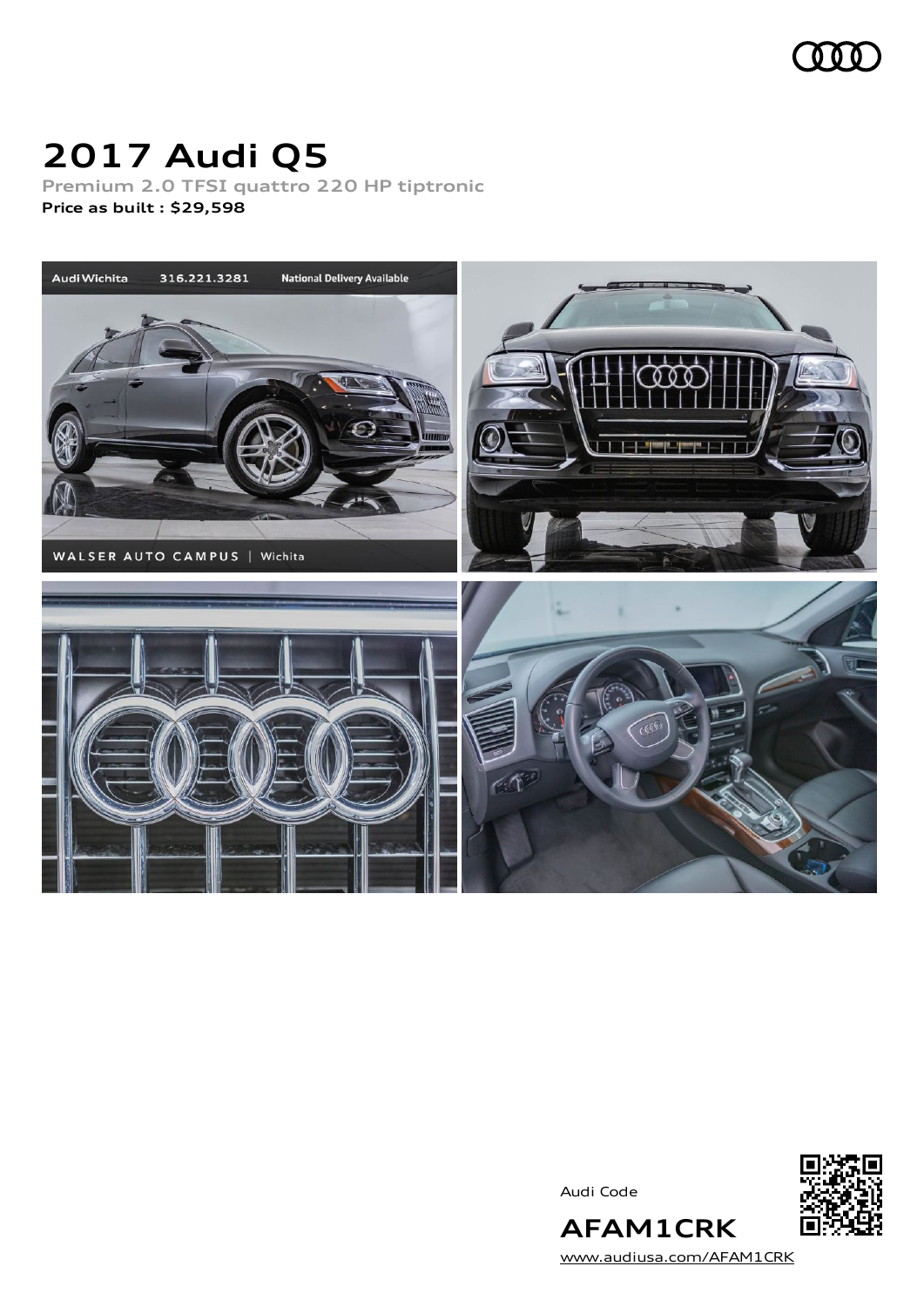**Audi 2017 Audi Q5** Premium 2.0 TFSI quattro 220 HP tiptronic

**Price as buil[t](#page-9-0)** \$29,598

#### **Exterior colour**

Brilliant Black

### **Interior colour**

| Seats     | black        |
|-----------|--------------|
| Dashboard | black        |
| Carpet    | black        |
| Headliner | lunar silver |

### **Technical Specifications**

| Engine type                  | Four-cylinder                                 |
|------------------------------|-----------------------------------------------|
| stroke                       | Displacement/Bore and 1,984/82.5 x 92.8 cc/mm |
| Torque                       | 258 @ 1,500 lb-ft@rpm                         |
| Top track speed              | 130 mph mph                                   |
| Acceleration (0 - 60<br>mph) | 7.0 sec. seconds                              |
| Recommended fuel             | Premium                                       |



### **Further Information**

| Warranty        | No           |
|-----------------|--------------|
|                 |              |
| Mileage         | 36,259 miles |
|                 |              |
| Type of vehicle | Used car     |
|                 |              |

### **Audi Code** AFAM1CRK

**Your configuration on www.audiusa.com** [www.audiusa.com/AFAM1CRK](https://www.audiusa.com/AFAM1CRK)

**Commission number** c827241e0a0e09af5ebc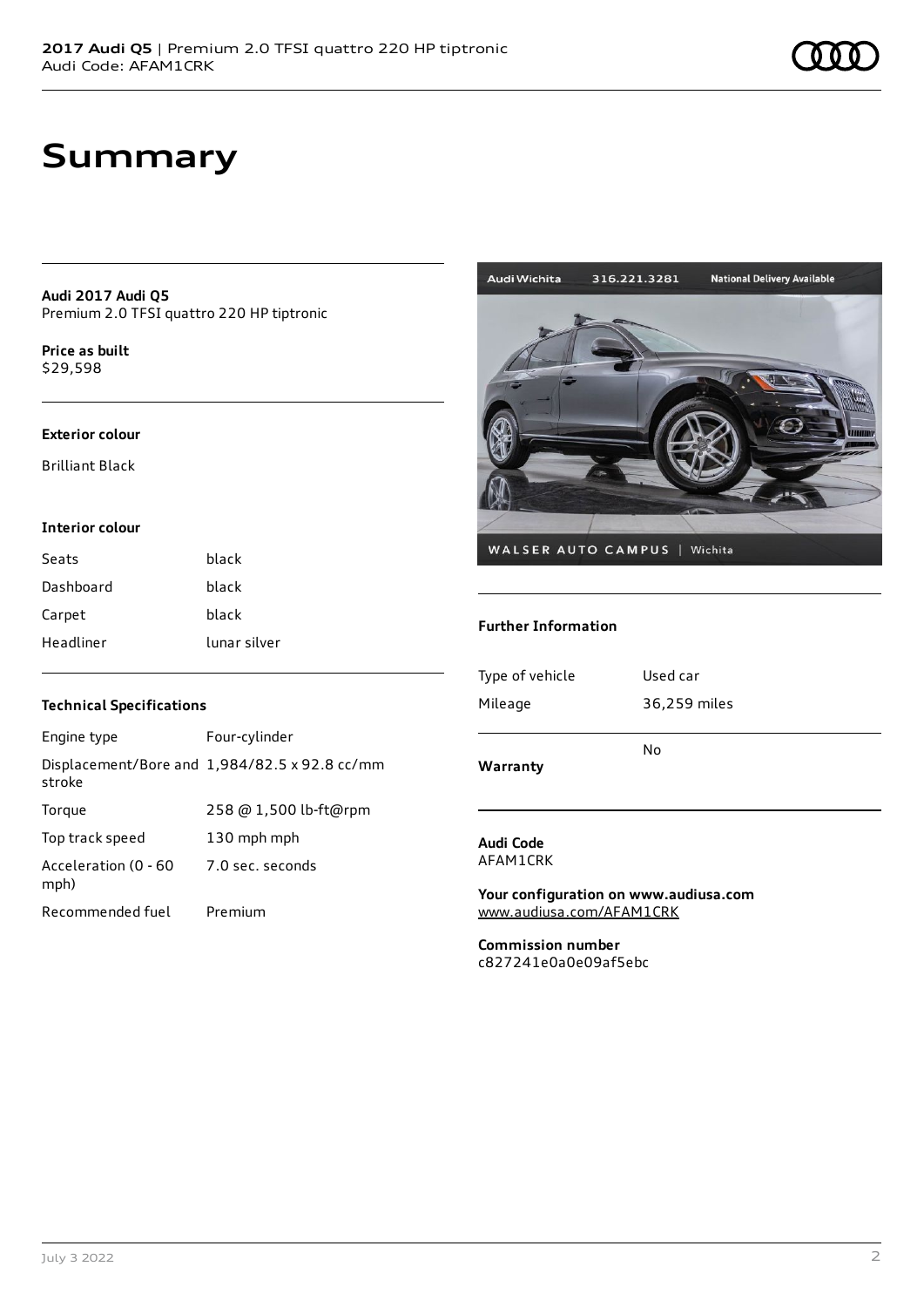# **Equipment**

Brilliant Black

Audi advanced key - keyless start, stop and entry

19" 235/55 all-season tires

19" 5-arm Star design wheels

Heated front seats

DVD Player

Color driver information system

HD Radio™ Technology

Voice control

BLUETOOTH® wireless technology preparation for mobile phone





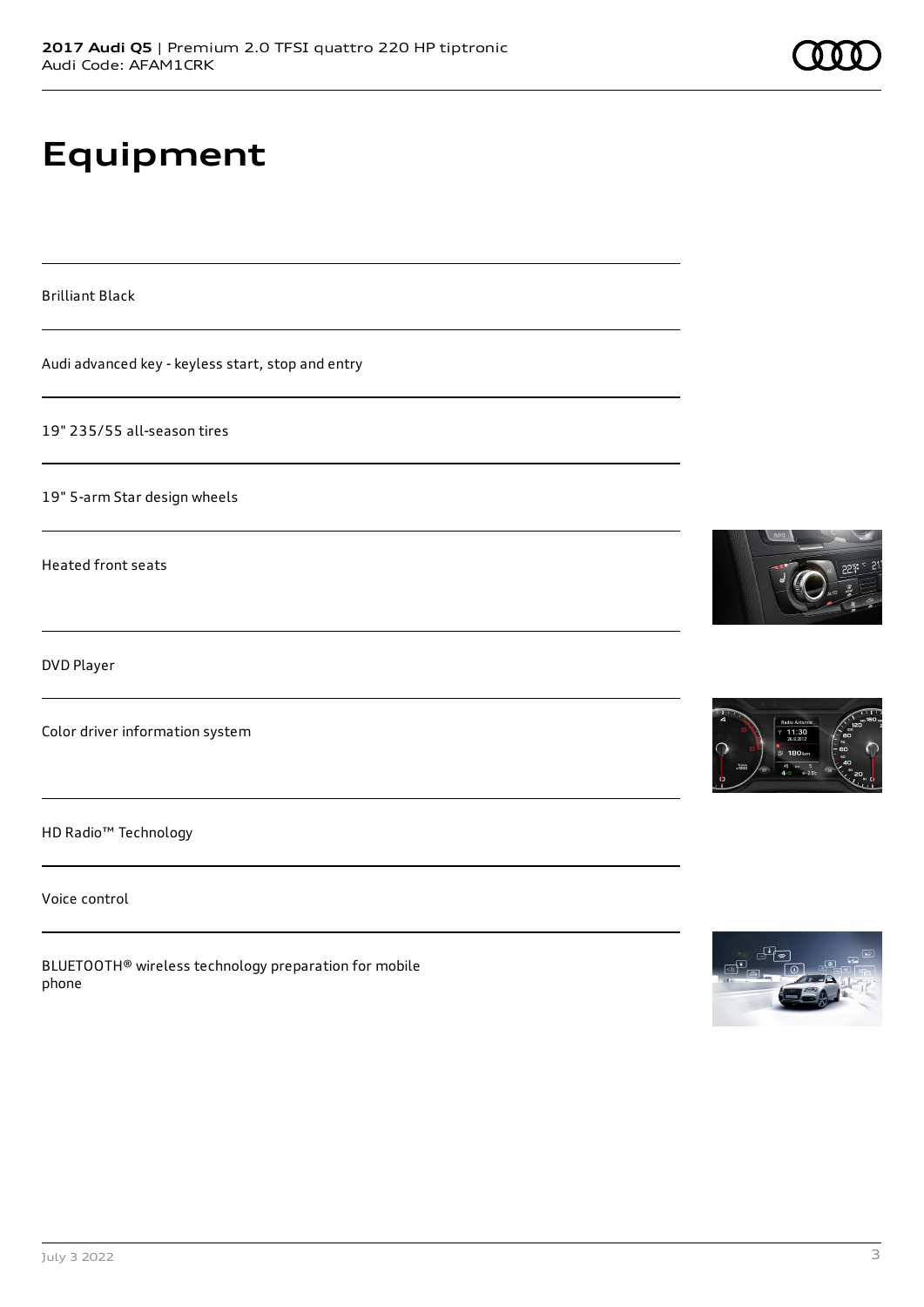## **Standard features**

## **Safety and Security**

| 4UB  | Driver and front-passenger advanced airbags                                       |
|------|-----------------------------------------------------------------------------------|
| 1 AT | Electronic stabilisation control (ESC)                                            |
| UH1  | Electromechanical parking brake                                                   |
| 8T1  | Cruise control with coast, resume and<br>accelerate features                      |
| VC2  | Garage door opener (HomeLink®)                                                    |
| QZ7  | Electromechanical power steering                                                  |
| 7K6  | Tire-pressure monitoring system                                                   |
| 4X3  | Head/thorax side airbags                                                          |
| 8N6  | Light / rain sensor                                                               |
| 3B7  | ISOFIX child seat mounting and Top Tether<br>anchorage point for outer rear seats |
|      |                                                                                   |

### **Exterior**

| 1D <sub>8</sub> | Provision for towing bracket                     |
|-----------------|--------------------------------------------------|
| 6XD             | Power-adjustable heated exterior side<br>mirrors |
| 1S1             | Car jack                                         |
| 1 B A           | Dynamic suspension                               |
| 3S1             | Aluminum roof rails                              |
| 5]1             | Rear roof spoiler                                |
| 8EH             | Xenon plus headlights                            |
| 8Q3             | Automatic headlight leveling                     |
| 8SL             | LED taillights                                   |
| 4KF             | Privacy glass                                    |
|                 |                                                  |

4ZB High-gloss package

## **Interior**

| Storage nets in backs of front seats                                                 |
|--------------------------------------------------------------------------------------|
| Panoramic sunroof                                                                    |
| Plastic door sill trims                                                              |
| Light cloth headliner                                                                |
| Three-zone automatic climate control                                                 |
| Interior rear-view mirror with manual dipping<br>function                            |
| Illumination for interior door handles, air<br>vent controls, front footwells        |
| Leather-covered multifunction steering<br>wheel, 4-spoke                             |
| Front center armrest                                                                 |
| Leather gearshift knob                                                               |
| Power trunk open/close and hands-free<br>release                                     |
| Dual front sun visors with lighted vanity<br>mirrors                                 |
| Sliding 40/20/40 split folding rear seat with<br>pass-through and adjustable recline |
| Cloth interior on doors                                                              |
| Leather seating surfaces                                                             |
| Dark Brown Walnut Wood inlays                                                        |
|                                                                                      |

### **Infotainment and Driver Assistance**

| UF7 | Audi music interface |
|-----|----------------------|
| 9VD | Audi sound system    |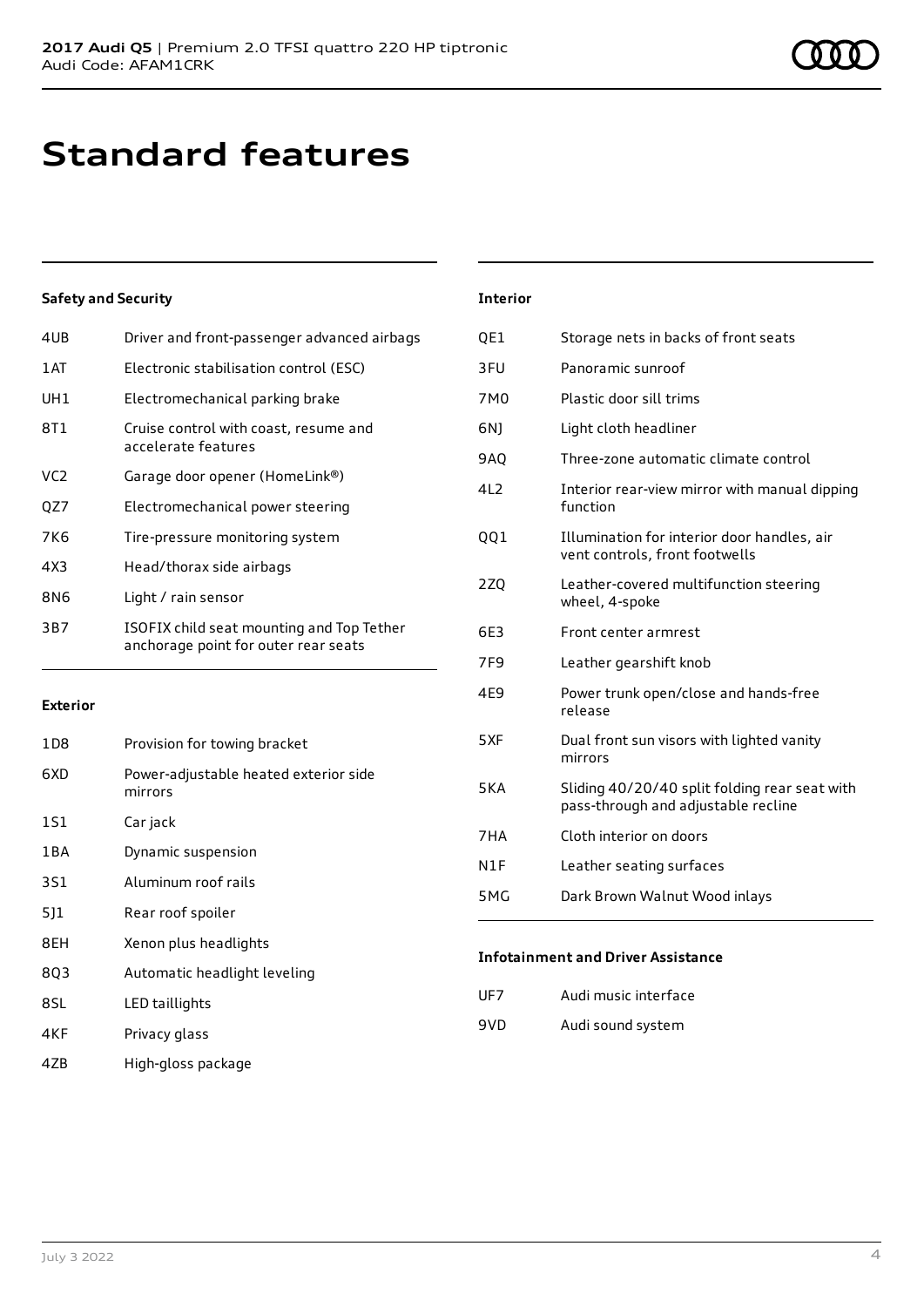# **Dealer remarks**

2017 Audi Q5 2.0T Premium quattro, Located at Audi of Wichita. Original MSRP \$44,535. Brilliant Black, Black interior. This local, 1-owner Q5 is equipped with the Navigation & Convenience package. Package options and additional features consist of Cruise control, Brake assist, Front acoustic sensors, Rear acoustic sensors, Parking sensors, Parking assist, Navigation with rearview camera, Refrigerated glovebox, Heated front seats, Bluetooth, and SiriusXM Radio (subscription required). For more information, please visit the AutoiPacket link below.

KS Test Drive Deliveryâ€" All Walser Auto Campus dealerships located in Wichita KS offer a FREE new or used vehicle test drive delivery option for customers located in the greater Wichita metropolitan area and beyond. Test drive delivery based on schedule availability and distance. Some exclusions apply. Message dealer for details. KS Purchase Delivery â€" All Walser Auto Campus dealerships located in Wichita KS offer a FREE new or used vehicle home delivery option for customers located up to 120 miles of the selling dealership. Nationwide home delivery is available, please contact dealer for a personalized quote. Delivery availability may vary, some exclusions apply. Message dealer for details.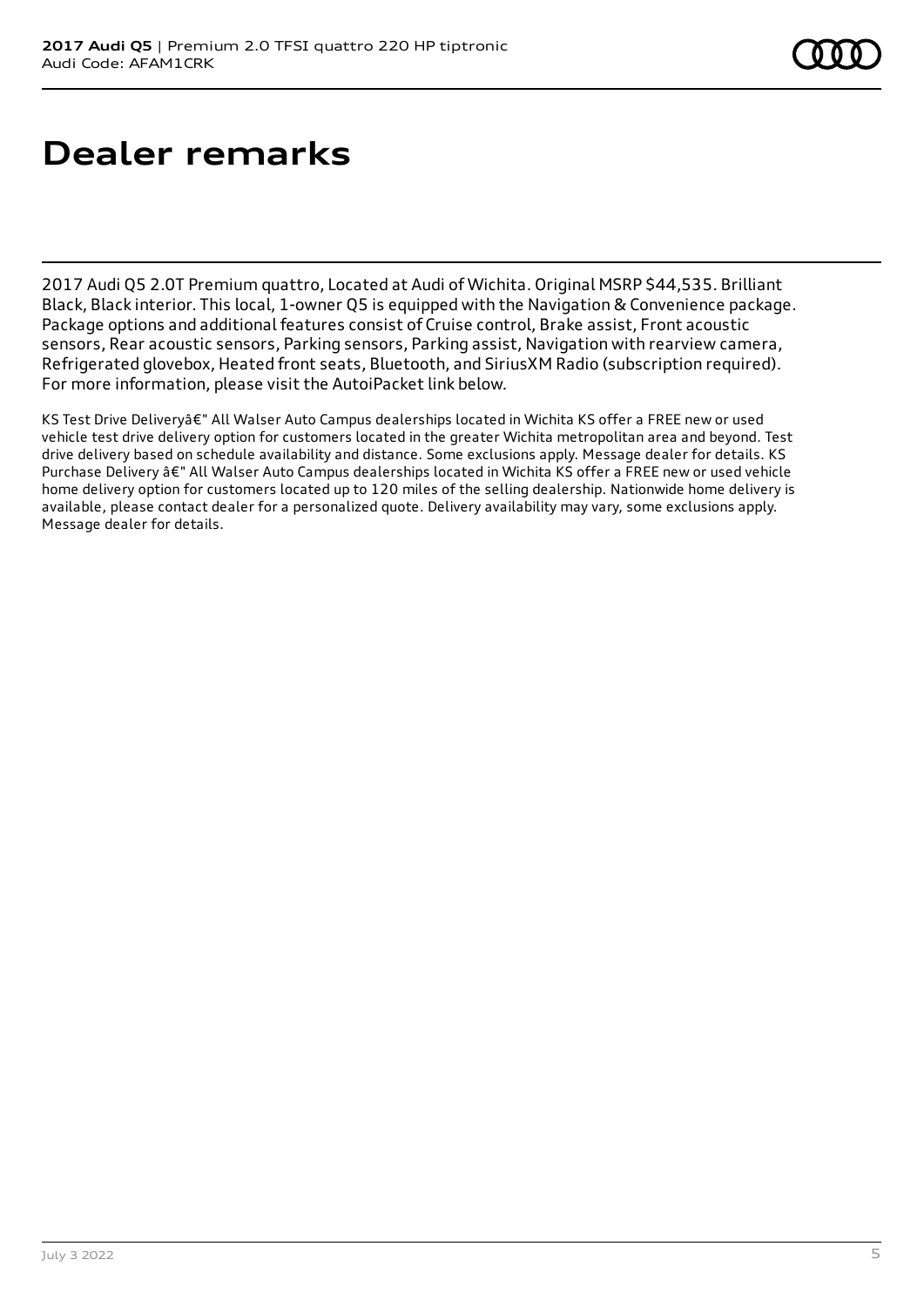## **Technical Specifications**

## **Engineering | Performance**

| Four-cylinder                                 |
|-----------------------------------------------|
| Acceleration (0 - 60<br>7.0 sec. seconds      |
| Cast-iron                                     |
| Induction/fuel injection Turbocharged/TFSI®   |
| Aluminum-alloy                                |
| 220 @ 4,450 - 6,000 @ rpm                     |
| Displacement/Bore and 1,984/82.5 x 92.8 cc/mm |
| 130 mph mph                                   |
| 258 @ 1,500 lb-ft@rpm                         |
| 16-valve DOHC                                 |
|                                               |

## **Transmission | Drivetrain**

| Gear ratios: 8th         | 0.667:1                                                                                        |
|--------------------------|------------------------------------------------------------------------------------------------|
| Gear ratios: 6th         | 1.000:1                                                                                        |
| Gear ratios: 7th         | 0.839:1                                                                                        |
| Gear ratios: Reverse     | 3.317:1                                                                                        |
| Drivetrain type          | Automatic                                                                                      |
| Gear ratios: Final Drive | 3.760:1                                                                                        |
| Gear ratios: 4th         | 1.667:1                                                                                        |
|                          |                                                                                                |
| Transmission             | Eight-speed Tiptronic <sup>®</sup> automatic<br>transmission with quattro® all-<br>wheel-drive |
| Gear ratios: 5th         | 1.285:1                                                                                        |
| Gear ratios: 2nd         | 3.143:1                                                                                        |
| Gear ratios: 3rd         | 2.106:1                                                                                        |

## **Electrical system**

| Alternator | 14 Volts - 150 A |
|------------|------------------|
| Battery    | 12 Volts - 80Ah  |

## **Steering**

| Steering type                             | Electromechanical power steering<br>system |
|-------------------------------------------|--------------------------------------------|
| Turning diameter, curb-38.1 ft<br>to-curb |                                            |
| Steering ratio                            | 15.9:1                                     |

## **Suspension**

| Front axle | Five-link suspension with stabilizer<br>bar |
|------------|---------------------------------------------|
| Rear axle  | Trapezoidal-link rear suspension            |

## **(1/2)**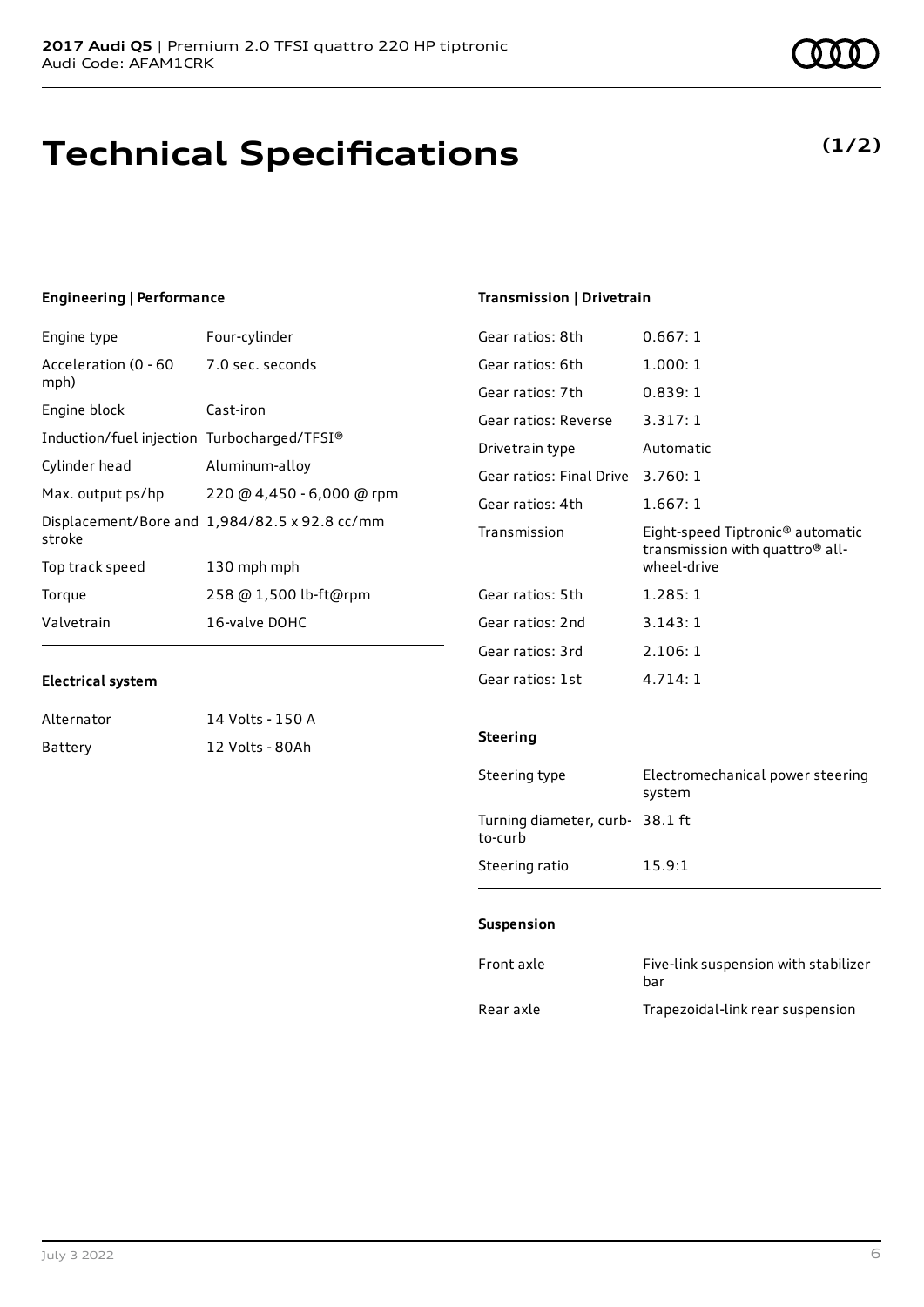# **Technical Specifications**

## **Brakes**

| Front brakes  | 12.6 (ventilated disc) in |
|---------------|---------------------------|
| Rear brakes   | 11.8 (ventilated disc) in |
| Parking brake | Electromechanical         |

## **Warranty | Maintenance**

| Warranty    | 4-year/50,000 mile new vehicle<br>limited warranty                                        |
|-------------|-------------------------------------------------------------------------------------------|
| Maintenance | 12-month/10,000-mile (whichever<br>occurs first) NO CHARGE first<br>scheduled maintenance |

## **Interior measurements**

| Seating capacity                          | 5                       |
|-------------------------------------------|-------------------------|
| Shoulder room, rear                       | 56.4 in                 |
| Head room with front<br>sunroof           | 39.4 in                 |
| Leg room, rear                            | 37.4 in                 |
| Shoulder room, front                      | 57.7 in                 |
| Head room with rear<br>sunroof            | 39.0 in                 |
| Leg room, front                           | 41.0 in                 |
| Cargo volume, rear<br>seatbacks up/folded | 29.1, 57.3 cu ft, cu ft |

#### **Exterior Measurements**

| Height                           | 65.2 in  |
|----------------------------------|----------|
| Overall width without<br>mirrors | 74.7 in  |
| Length                           | 182.6 in |
| Wheelbase                        | 110.5 in |
| Drag coefficient                 | 0.33 Cw  |
| Overall width with<br>mirrors    | 82.2 in  |
| Track rear                       | 63.5 in  |
| Track front                      | 63.7 in  |
| Curb weight                      | 4,090 lb |
| Ground clearance,<br>loaded      | 7.9 in   |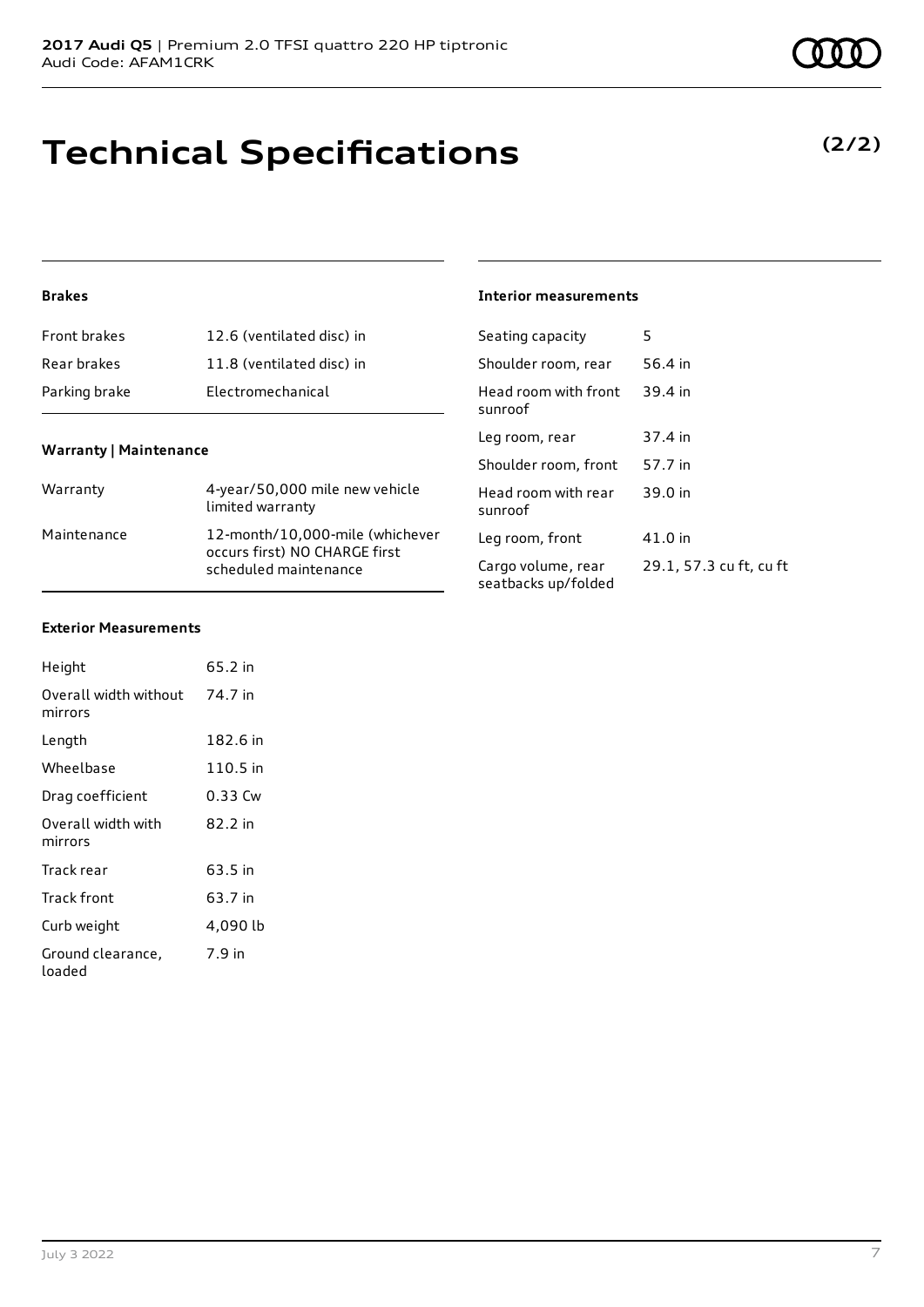## **Consumption- and emission**

## **Consumption by NEDC**

| urban       | 20 mpg |
|-------------|--------|
| extra-urban | 27 mpg |
| combined    | 22 mpg |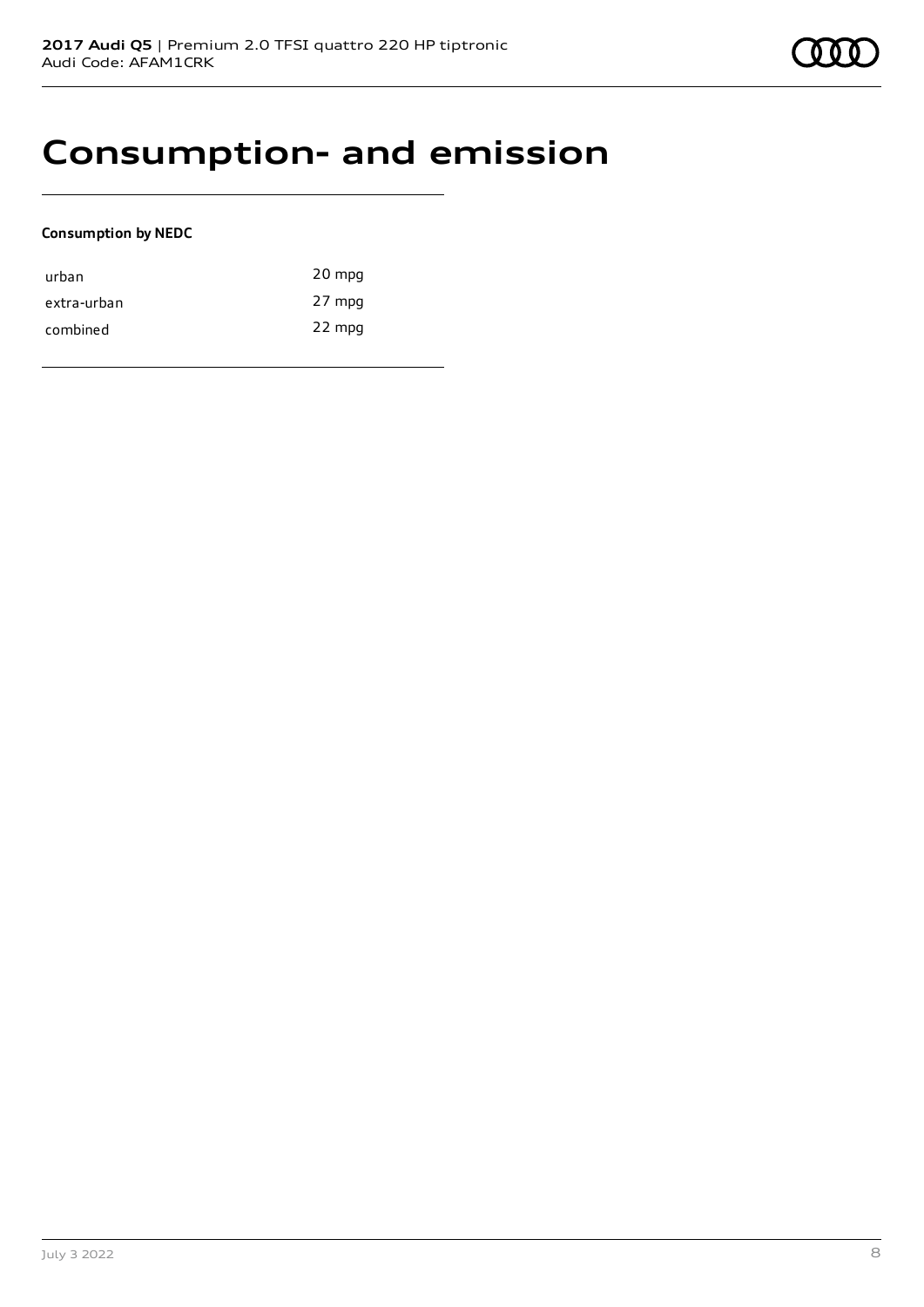

## **Contact**

Dealer **Audi Wichita**

1575 N Greenwich Rd 67206 Wichita KS

Phone: 3167198700 FAX: 3166877218

www: [https://www.audiwichita.com](https://www.audiwichita.com/)